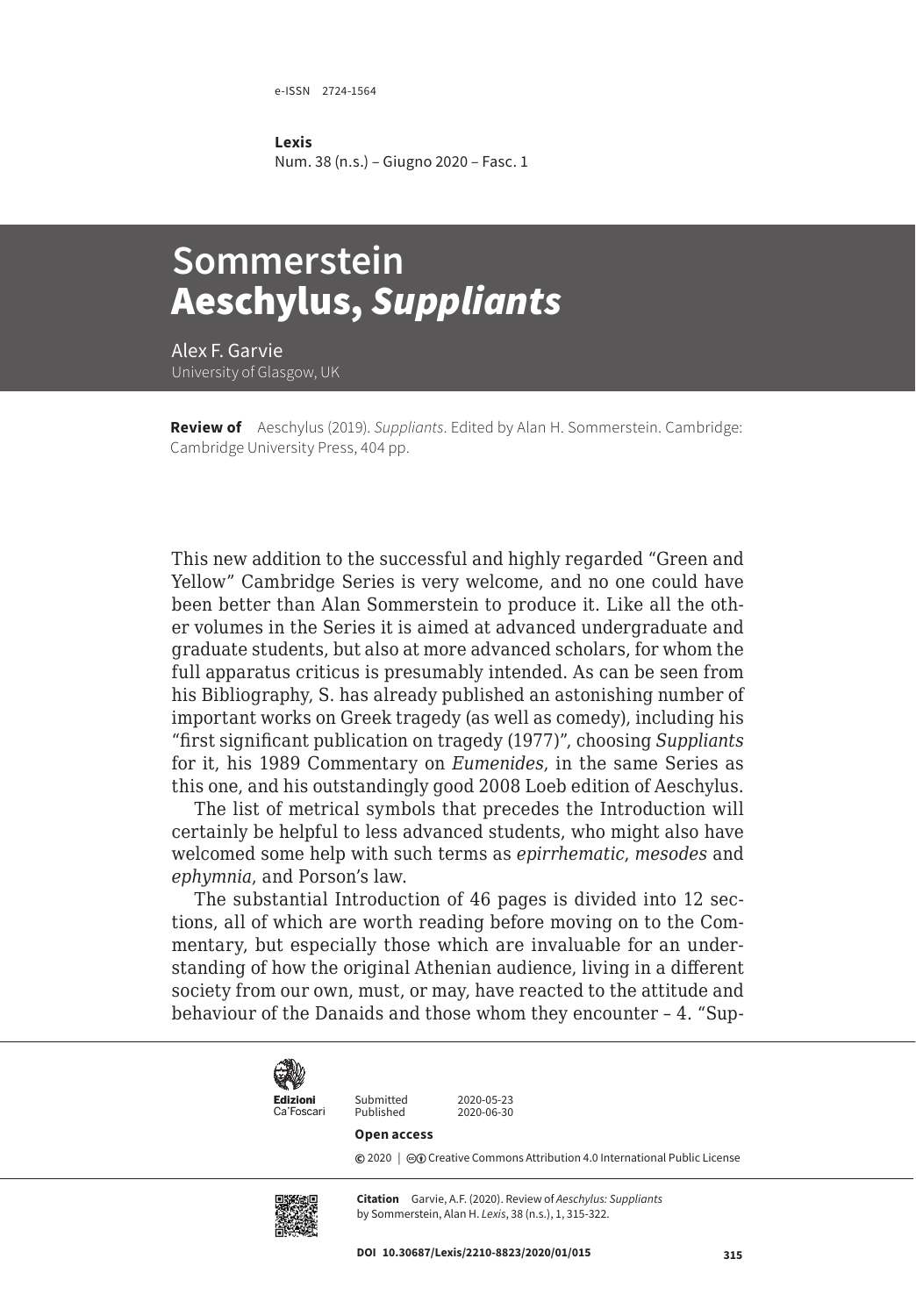plication"; 5. "Marriage", with the important warning (on page 44; cf. 340) that the attitude (to it) of both Danaids and their cousins is "a long way from the norms of A.'s time"; 6. "Greek and Barbarian", with the timely reminder that the Danaids look just as un-Greek as their cousins, and that they are descended from the same Io; 7. "King, People and Tyrant"; 8. "Zeus and Io".

As for the other sections: 1. is entitled "Aeschylus". 2. "The Danaid Myth", on the tangled versions of the story before Aeschylus, is essential preparation for how the plot of the play is likely to develop. 3. "The Danaid Tetralogy", presents the best case that I have come across for the view that *Suppliants* is the second play of the trilogy, the first having been set in Egypt before the Danaids' flight to Greece. I am, however, still unconvinced, and I suspect that S. has not managed to persuade himself either. In 9. "Characters and Choruses" I strongly agree with his acceptance of what I think is now the common view, but denied by R. Lionetti in 2016 (see Bibliography), that there are two subsidiary choruses, one consisting of Egyptians, the other of Argive soldiers; there are no handmaids. In 10. "Performance", I would take issue with S.'s declaration, as if it were a known fact, that a stage-building did not appear until after the date of *Suppliants*' production. That it was not *used* on that occasion does not prove that it was not there (cf. Sophocles' *Oedipus Coloneus*). I have argued elsewhere that there are strong arguments for its presence in *Persians* (it is pointed to, but for good reasons not actually used), which is earlier than *Suppliants*. In 11. "Place in Aeschylus' Work", I am very pleased to find that S. believes that 463 BC is most likely to have been the year of the play's first production (even though he qualifies it with though very far from certain'). 12. Consists of a brief "Transmission and Text".

The Commentary is the model of what a commentary should be. S. understands what his readers need to know, and he has an admirable gift for conveying it to them in a clear, concise, and convincing manner. He is equally at home with the intricacies of Aeschylean language and style, with the statistics for the number of interesting Aeschylean words used in comparison with the same words in epic or Sophocles and Euripides, with the peculiar textual problems of a play dependent on a single manuscript (the language used by the Egyptian subsidiary chorus being notoriously challenging), and with such matters as Athenian marriage laws, Athenian voting procedure, geography, e.g. of Io's journey from Greece to Egypt, and beer. I find particularly interesting his treatment of ambiguities, whether of syntax or of individual words which, according to *LSJ*, could have more than one meaning, depending on the context. The reader naturally wants to know which meaning is the correct one on each occasion, and S. naturally does his best to satisfy him or her. I am glad that sometimes he is honest enough to conclude with, for example, "neither sense need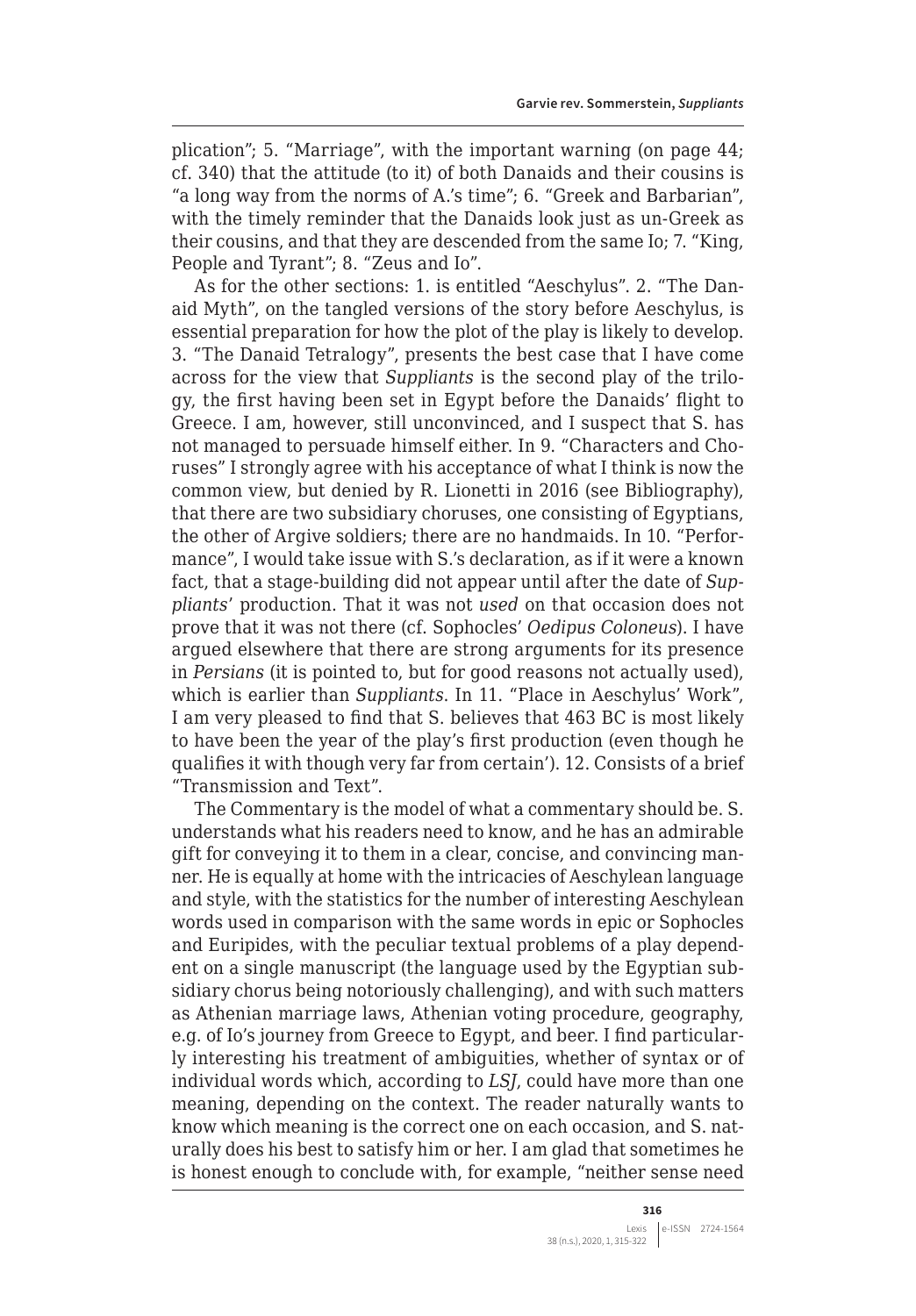be excluded" (210) or "there is nothing between them" (214; see also 269 and 274). I am sure that this is not to be reckoned as failure on his part, or indeed as carelessness on that of Aeschylus. There may, in fact, be *no* one correct answer. There are two kinds of ambiguity, one which affects only the modern reader, who, for example, agonises over the question of whether in *Agamemnon* the king came home with one or two carriages, while the original audience could see it for itself. The other kind is that which, unless the actor helps by the way in which he delivers his lines (see 8, fn. 35), produces the same problems for the original spectators as for the modern readers. Is it not possible that Aeschylus is happy to allow, or even to encourage, his audience to accept both meanings at the same time, or to decide for itself about the "correct" meaning? It would not be the only kind of unanswered question that we find in his plays. At page 151 on line 219 (on the safe arrival of the Danaids at Argos) S. provides us first with two possible translations of ἔπεμψεν, "caused us to travel" or "sped us on our way", and then adds "perhaps even "escorted us"". I would suggest that the original audience, familiar with the *Odyssey* and with *nostos* tragedy and poetry in general, and with its keywords, would think first of the third of these. Danaus and his daughters are very anxious for their landing at Argos to be regarded as a return home.

I greatly admire S.'s work for the emphasis that he places on the construction of Aeschylus' plot, and the methods which he employs in order to manipulate his audience's responses. It is on this, and on some further thoughts that he has inspired in me, that I wish to concentrate now. Irony, or ironic, or "Ironic foreshadowings", as the *Index* explains, runs like a continuous thread throughout the play. The assumption is that the audience must be already familiar with the story, but there may be different degrees of familiarity. We should not take it for granted that every spectator, and indeed every modern reader, will have noticed all the instances noted by S. in the Index, which itself does not include all those which appear in the "Commentary". It is impossible that Aeschylus cannot have intended them. At the very beginning of the play, as the Chorus start their supplication to Zeus, the very fact that they claim to be helpless and pathetic should arouse the sympathy of most people (see the maxim cited by Pelasgus at line 489), but as early as line 21 ("Commentary", 100) the first foreshadowing comes: the word which describe their suppliants' boughs is one that normally means "daggers". They will turn out to be less helpless and pathetic than they claim to be here. To S.'s excellent commentary on this *parodos* I would add a few words on the nature of the audience whose initial first response would be important for the development of his plot. It is of course misleading to talk about *the* audience, as if everyone in the theatre held exactly the same opinions. For them Zeus was a real figure in real life,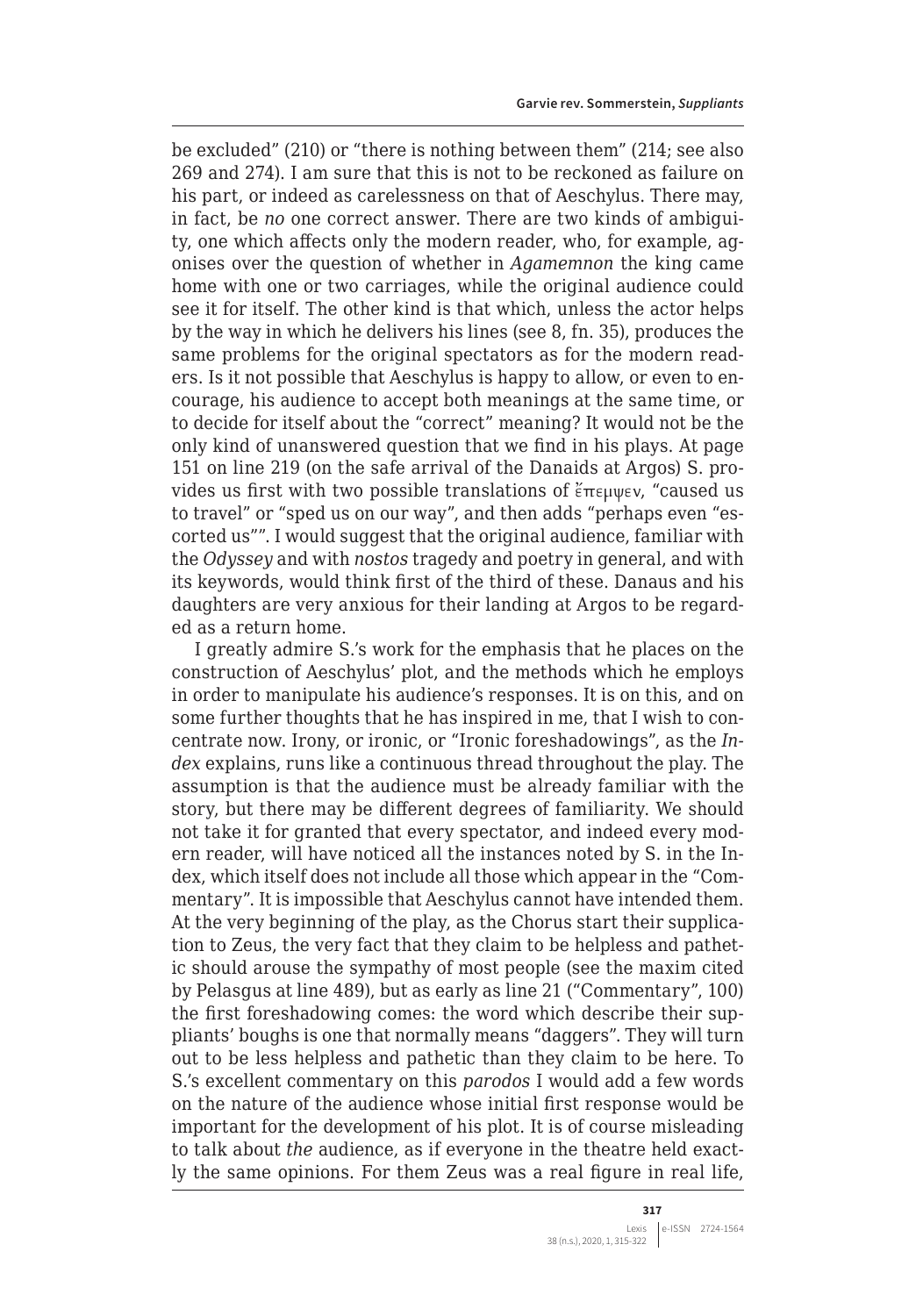and their expectation of how he should, and how he would, behave on the stage would naturally be influenced by their own real-life experience of asking him for help. Those who had found Zeus helpful would be more likely to expect him to be the same for the Danaids, and they would probably be more inclined at the start to wish them well. Those who had had a bad experience would from the beginning expect things to go badly for the Danaids, and would be the likeliest to notice the foreshadowing at line 21. Aeschylus is not preaching a theological sermon. We should not look for morals. The days of didactic interpretation of Greek tragedy are, I hope, gone for ever. For Aeschylus Zeus is simply the character whose role is to play the part that the construction of the tragedy requires. If there were women in the audience it would be interesting to hear their views. S. (223) refers to "the (overwhelmingly male) audience", but is it proven that there were any women present at all?

"The confrontation between Pelasgus and the Danaids … is the crucial scene of the play", rightly remarks S. on page 155 (234-503n.) and "The lines [478-9] mark the turning-point of the play's action as Pelasgus finally makes his decision", i.e. to give asylum to the Danaids. Some of the spectators are perhaps a little uneasy about the rightness of the Danaids' supplication. As S. says (156) "they still know how to "court sympathy as persecuted victims"" (cf. lines 350- 3, 420-32). But now a rival for that sympathy and for their favour has appeared. As they plead their case it becomes evident that if Pelasgus gives way to their appeal he will be endangering the safety of his own city of Argos in a war with the Egyptians. To make matters worse from the Danaids' point of view, Pelasgus is an attractive character who wants to do what is right for both the Danaids and the city. But that seems to be impossible. The salvation of one will mean the destruction of the other. Moreover, the Danaids do not help their cause by declining to give a clear answer to Pelasgus' question as to whether the cousins may not be in the right according to Egyptian law. S.'s discussion of all this is exemplary. My only minor disagreement concerns the nature of Pelasgus' reign. It would not be surprising if, as sole ruler, he announces, out of the goodness of his heart, that the people of Argos should share so important a decision. S., and most editors, therefore translate line 399, οὐδέ περ κρατῶν by, "not even though I have the power", i.e. "to act without consulting anyone". I am impressed by S.'s argument that this use of the participle normally expresses "a true proposition", and one might add that the Danaids refuse to believe that he does not have that power. But I remain, perhaps stubbornly, unconvinced. The collocation of words is not so very common, and the translation "if I had the power" is, as far as I can see, not ungrammatical, whereas lines 604 and 699 are not, I think, satisfactorily explained away by those who hold the other view. Pelasgus will have his own tragedy, but so will the city. At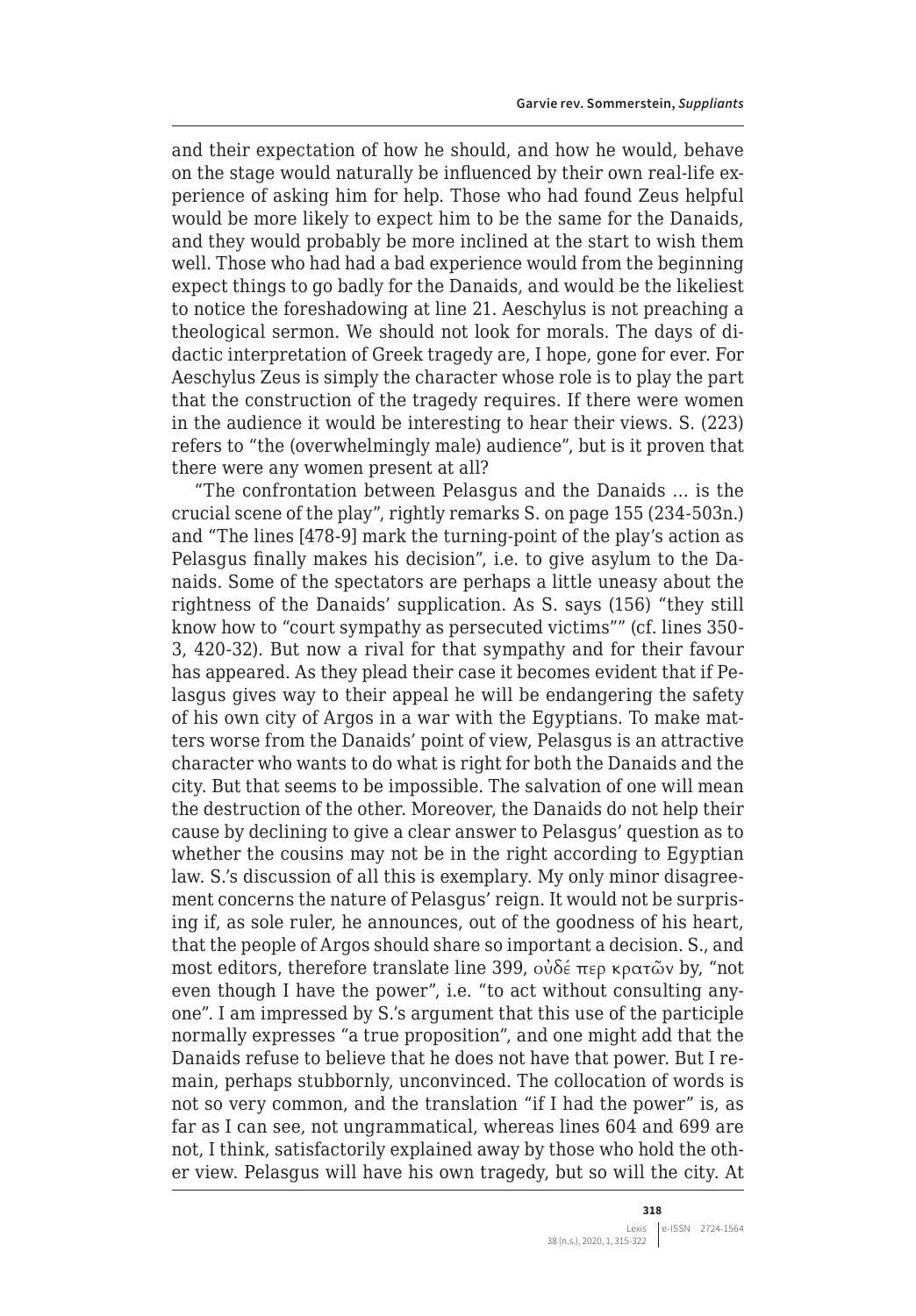line 211 S. rightly explains that a particular genitive absolute might be either conditional or causal. In the present instance I would happily accept that Aeschylus left it to his audience to choose between a conditional and a concessive participle. I suspect that an Athenian audience is likely to have special sympathy for a country with a democratic constitution.

With the departure of Danaus and Pelasgus to the city, and as the Chorus, and the audience, wait for news of the people's decision, Aeschylus takes the opportunity to bring Zeus back into the plot. The rivalry between Danaus and Pelasgus for the sympathy of the audience seems no longer to be an issue. There is no reason why we should not hope for a favourable decision. There is therefore time for the Chorus to perform a long and leisurely ode in the form of a prayer to Zeus. In their earlier prayer to the god in the *parodos* (lines 29-39) they had begged him to sink their cousins' ship and drown the cousins on the voyage. The first stanza (lines 524-30) now picks up and repeats that earlier request. It is unlikely that many, or any, of the spectators seriously believed that Zeus would grant their request, but there may well have a been a moment of uncertainty. Why did the Chorus have to make it twice? Is Zeus not entirely reliable, or was there something wrong with the request? The audience has only a few lines to think about these matters, because the mood suddenly changes. In the earlier prayer (lines 154-61) the Chorus threatened, if he did not give them what they wanted, to hang themselves, so as to bring shame upon him for not treating his own family as he should. There is nothing like that in the present prayer. Most if it consists of a largely emotionless but interesting account of Io's journey through exotic countries, until she reaches Egypt, where Zeus releases her from all her sufferings. Instead of threats there is now only flattery; who could be more appropriate than the great, wise, and powerful Zeus to release Io's descendants from theirs?

After Danaus has returned to the stage with the happy news that the people have unanimously agreed with Pelasgus, the Chorus sing a thankful ode asking for Argos to be rewarded with a variety of blessings. The fear that danger may still lie ahead is completely forgotten, and Aeschylus intends the audience too to put it out of its mind. The words "irony" and "ironic" are missing from the entire song. That is why I find it hard to agree with S. (280) that there may be a reference to the future sequel at lines 704-6. The future must be entirely forgotten, so that, when Danaus suddenly announces that he has spotted the arrival of the enemy ships, the shock is as great as it can be. Zeus has turned out to be unreliable. He has failed to sink those ships as he should have done. This marks the beginning of the worst time for the Chorus. There can now be surely few members of the audience who do not sympathise with them, and this feeling can only be greatly strengthened by the behaviour of the obnoxious Herald and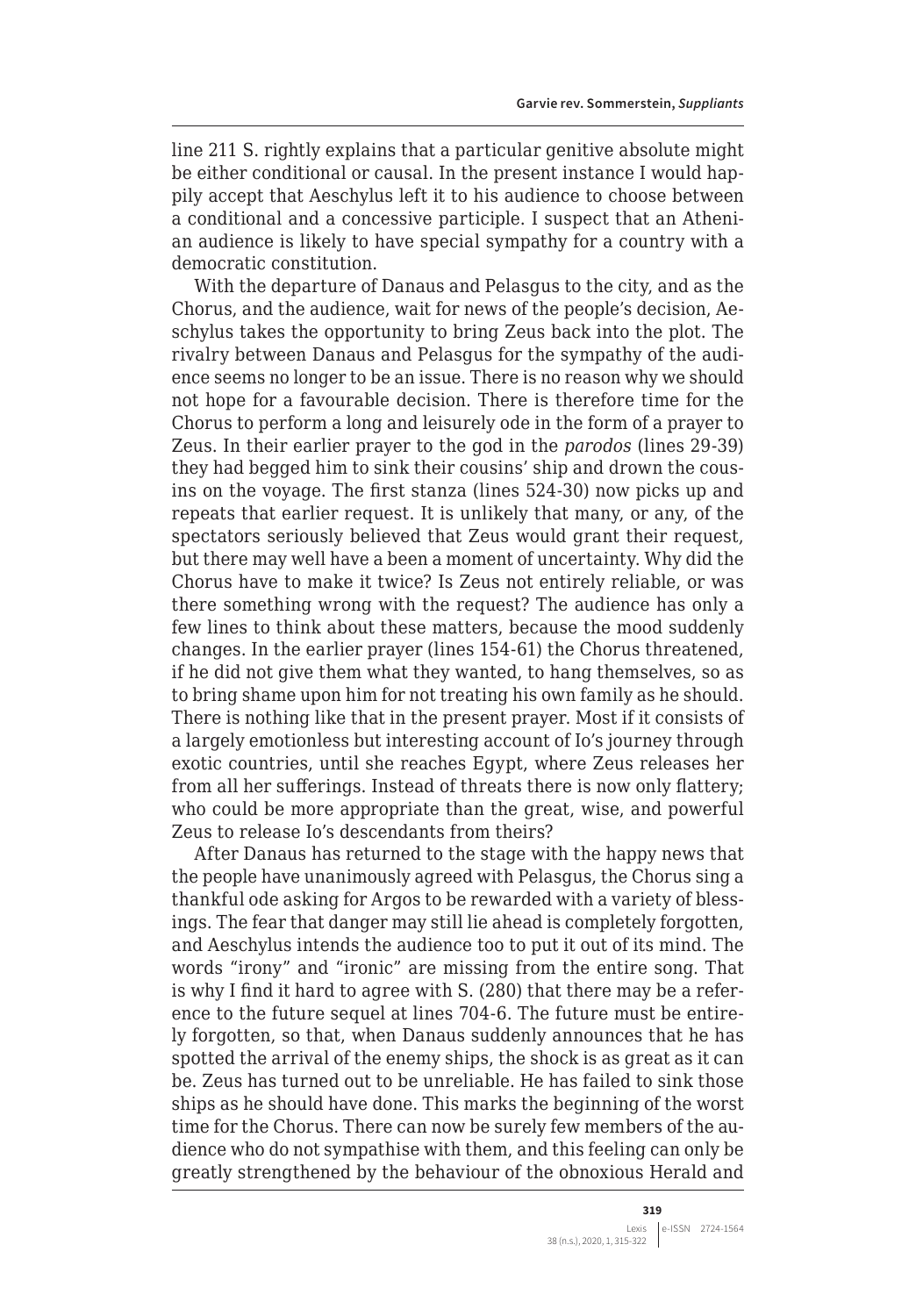his subsidiary chorus when they arrive on the stage with the intention of dragging the main Chorus off to their ships. Their language, which is as bad as their behaviour, has long been the despair of modern editors. S. rightly points out (309) that this cannot be simply the result of a corrupt text; it characterizes barbarians who cannot even speak proper Greek. S., with his careful account of the staging, shows that it probably did not get as far as actual violence. But it probably comes nearer to it, and is more exciting, than anything else in Greek tragedy. Pelasgus and his men arrive in time to prevent it, and Pelasgus, still completely loyal to the Danaids, by defying the Herald's threat of war, wins the encounter. The Egyptians retire discomfited, and the audience look forward to the imminent end of the play. Everything, except for the mention of war, seems to have ended well.

There is, however, a further surprise to come (352-3). After thanking the Argives, and receiving an Argive bodyguard, Danaus proceeds to what S. rightly calls "a passionate (and unnecessary, cf. lines 1014-17) appeal to his daughters to guard their chastity, at all costs…". It would seem that the danger that Danaus fears is that in both human and animal life sexual attraction is natural and universal, and his daughters are good-looking girls. However, the advice is quite unnecessary because the girls have shown no sign of disobeying their father, and they confirm that intention at the end of his speech. What, then, is its purpose? S. and others are certainly right to link the passage to what is going to happen later in the trilogy (especially to a fragment of the *Danaids*). The girls will eventually have to learn that what they have been avoiding is sanctioned by the gods. The warning will be repeated very shortly by the second voice in the *Exodos*, when it points out that Zeus is not the only god; what about Hera and Aphrodite, the goddess of marriage and love? It still fits awkwardly in the present context. Why does Aeschylus bring it in exactly here? It may be helpful to consider also another way of looking at the problem. After examining all the candidates for the identity of that second voice, S. establishes that it can only be the second subsidiary chorus, the bodyguard of Argive soldiers. In 2013 A.J. Bowen has gone further by suggesting that Danaus was actually hoping to arrange a marriage between his daughters and the bodyguard. S. rejects that idea on the grounds that nothing in the text has as yet suggested that the subsidiary Chorus would play such an important role in the play, and that it was impossible that Danaus could be intending the opposite of what he said. However, these objections disappear if, like the audience itself, we pay more attention to what it sees on the stage than to what it hears. Helpful here as well as Bowen are Seaford (both in the *Bibliography*) and L.A. Swift, *The Hidden Chorus* (Oxford 2010). What the audience sees are two groups of people, one of young men, and the other of attractive unmarried young women consorting and dancing together, a sight which in respecta-